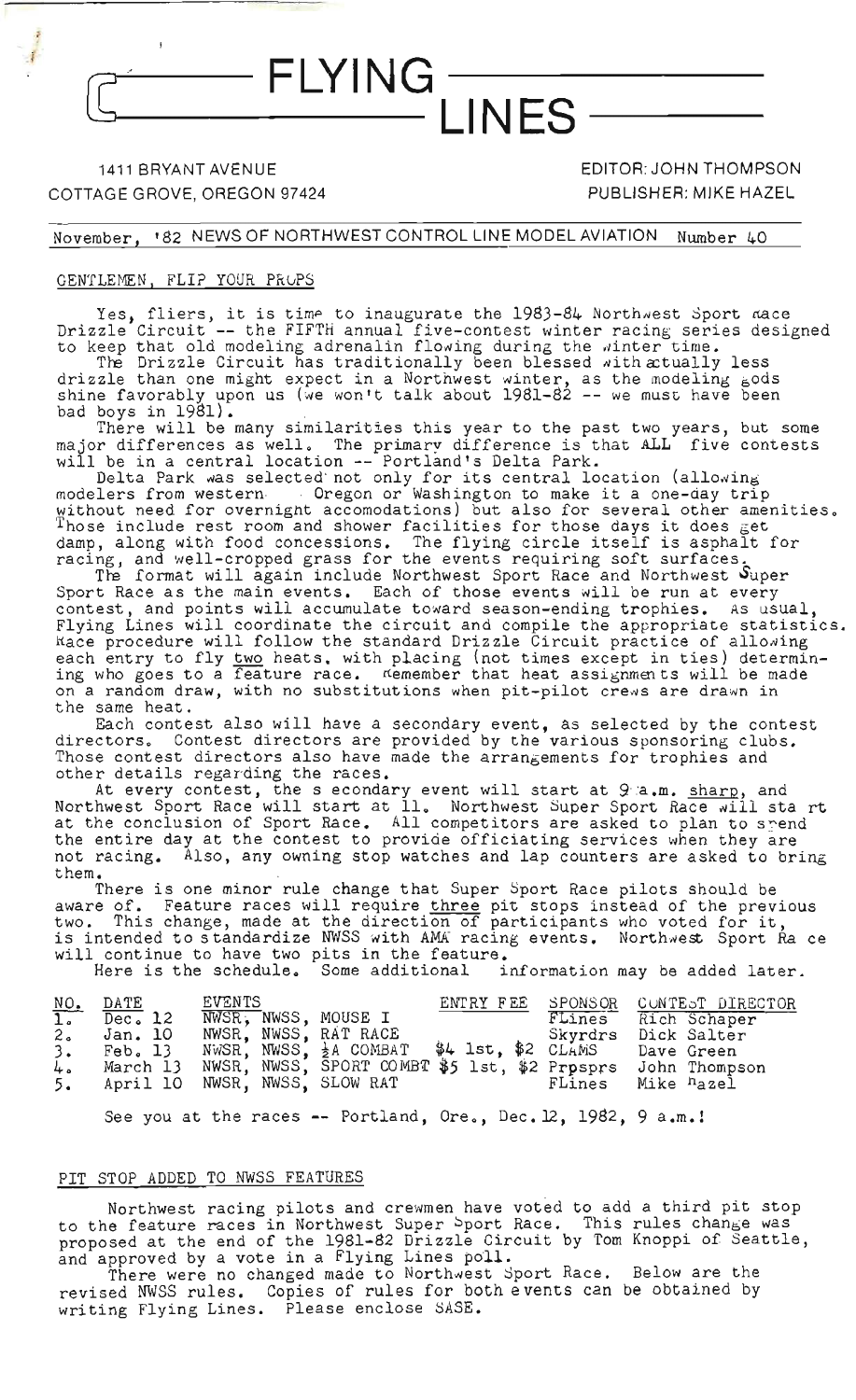1983 r-JJLZS ?OR NOT THEST SUPER SPORT RACE

1. PURPOSE: It is the intent that this event will serve as an intermediate racing class between Northwest Sport Race and the AMA racing events.

2. All pertinent rules from the AMA control line racing unified rules section shall apply in regard to safety and the conduct of races, except as follows.

3. ENGINE: The engine shall be of .36 c.i.d. maximum, and shall operate on suction feed. The engine shall be of the plain sleeve bearing type, with single bypass intake port. No variable or in-flight adjusting carburetors ingle syphos include ports. We variable of in-thighe dajubing carbardon of the intake is permissible. There is also no restriction regarding engine rework, although all major components shall be produced by the original ~anufacturer. No exhaust extensions are allowed except bona fide mufflers, which do not increase engine performance.

 $\frac{1}{4}$ . AIRCRAFT: The model shall conform to the A $\frac{1}{4}$  slow rat specifications: "Models must be of profile fuselage type, and must conform to the general profile definition. The model must have a minimum fuselage when measured from the propeller thrust washer face to the leading edge of tne movable elevator surface.

"The minimum wing area shall be 300 square inches. The wing must have a mini-um thickness of one inch when measured at any point along the span, with the exception of the last two inches before each wing tip.<br>"All codels must have a canopy, horizontal stabilizer, elevator and vertical fin...Models must have a fixed landing gear with a minimum of one

5. FUEL TANK: The fuel tank shall be fully external and forward of the wing ...<br>leading edge, and located-on-the-outboard-side-of-the-fuselage....The-tank ~ay not be designed so as to cowl the engine"~The tan~ r:ay not be pressuriacd, hout the vents may be directed forward into the airstream.

 $6$ . PULL TEST: The plane and entire control system shall undergo pull test of 35 pounds.

7. LINES: The minimum diameter of lines shall be .018", and shall be of the it finds. The alminum didnesses of finds shell be sell, the ensure the spip to the fuselage, plus or minus 6 inches tolerance.

8. RACES: Preliminary heats shall be of 70 laps duration, with one pit stop  $\sigma$ . Moles. Triving moles chair so or  $\sigma$  raps duration, with one pro-scop minimum required. The final or feature race(s) shall be of 140 laps duration, with three pit stops minimum required. All races shall be flown with at least two entrants, and not more than three entrants. At contests where entrants fly prelims to determine finalists, at least three entries shall proceed to the final race(s). The decision on the number of finalist entrants shall be made by the event director and be made in advance before the start of any prelims.

11/1982 FL/jmt

 $whereL<sub>e</sub>$ <sup>n</sup>

| UNIFLOW STUNT TANKS<br>PROFILE: COMBAT: RACING | <b>Zitcopedam</b><br>PL BLS<br><b>ST. EIND</b>    |
|------------------------------------------------|---------------------------------------------------|
|                                                | <b>KUEL</b>                                       |
| NARROW & WIDE WEDGE TANKS                      | SYNTEETIC and/or CASTOR<br>LUBRICANTS             |
| STANDARD & UNIFLOW VENTING                     | NITRO & NON*NITRO BLENDS                          |
| CAPACITIES: $1\frac{1}{2}$ to 6 ounces         | NEW!! Full-Sized X-Sects<br>in our 1982 Brochure. |

stamps)

 $50:$ CAROLINA-TAFFINDER 8345 Delhi Road Charleston Heights, S.C. 29405

Flying Lines November, 1982 Page 2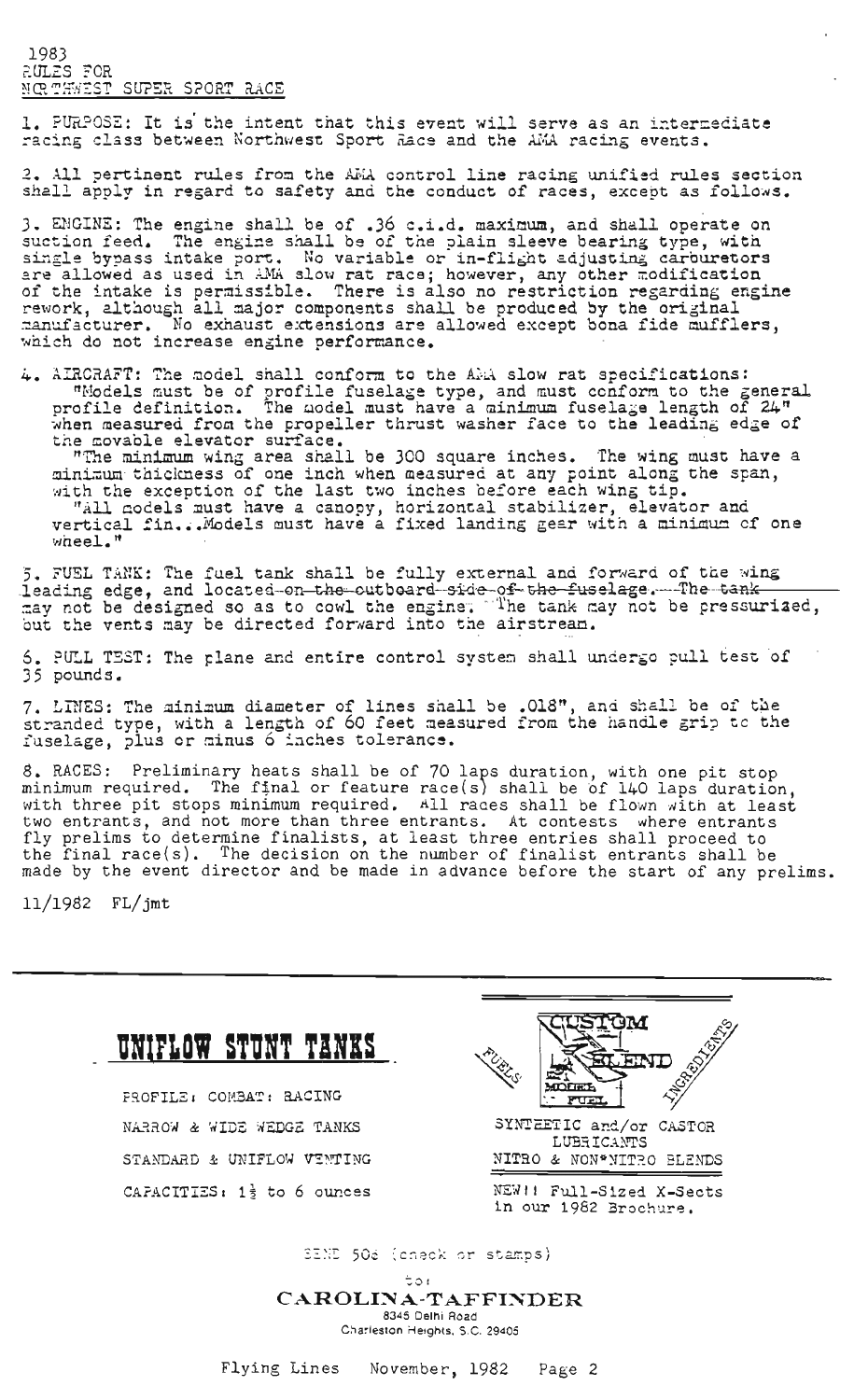

Here is the list of upcoming Northwest events currently scheduled. Contest directors, get your information in to us nowI

| December 12PORTLAND, Ore. -- Northwest <sup>O</sup> port Race Drizzle Circuit Contest 1.<br>Class I Mouse Race, 9 a.m. Northwest Sport Race, 11 a.m. sharp.<br>NW Super Sport Race follows NWSR. NWSR/NWSS run 2-heat+feature<br>format, points accumulating for circuit championship. Site:<br>Delta Park. Entry fee: \$3 FIRST EVENT, \$1 EACH EXTRA EVENT<br>Contest director: Rich Schaper, P.O. Box 608, Kelso, WA 98626.<br>Sponsor: Flying Lines. Prizes: Merchandise.<br>January 10PORTLAND, Ore. -- Northwest Sport Race Drizzle Circuit Contest 2.<br>Rat race, 9 a.m. NW Sport Race, 11 a.m. sharp. NW Super Sport<br>race follows NWSR. NWSR/NWSS 2-heat+feature, points accumulating<br>for circuit championship. Site: Delta Park. Entry fee:    |
|----------------------------------------------------------------------------------------------------------------------------------------------------------------------------------------------------------------------------------------------------------------------------------------------------------------------------------------------------------------------------------------------------------------------------------------------------------------------------------------------------------------------------------------------------------------------------------------------------------------------------------------------------------------------------------------------------------------------------------------------------------------|
| $\mathcal{S}^{\mathcal{A}}(\mathcal{A}^{\mathcal{A}}(\mathcal{A}^{\mathcal{A}}(\mathcal{A}^{\mathcal{A}})^{\mathcal{A}}))=\mathcal{S}^{\mathcal{A}}(\mathcal{A}^{\mathcal{A}}(\mathcal{A}^{\mathcal{A}})^{\mathcal{A}})\mathcal{S}^{\mathcal{A}}(\mathcal{A}^{\mathcal{A}}(\mathcal{A}^{\mathcal{A}})^{\mathcal{A}}).$<br>Contest Director: Dick Salter, 7217 S. 133rd, Seattle, WA 98178.<br>Sponsor: Seattle Skyraiders. Prizes: Western Seattle Press<br>February 13PORTLAND, Ore. -- Northwest. Sport Race Drizzle Circuit Contest 3.<br>gA combat, 9 a.m. NW Sport Race, 11 a.m. sharp. NW Super Sport<br>Race follows NWSR. NWSR/NWSS 2-heat+feature, points accumulating<br>for circuit championship. Site: Delta Park. Entry fee: \$4 for              |
| first event, \$2 for each additional event. Contest Director:<br>Dave Green, 200 W. Franklin Ave., Astoria, OR 97103 (503) 325-7005.<br>Sponsor: North Coast CLAMS. Prizes: Merchandise.<br>March 13PORTLAND, Ore. -- Northwest Sport Race Drizzle Circuit Contest 4.<br>Northwest Sport Combat, 9 a.m. NW Sport Race, 11 a.m. sharp. NW<br>Super Sport Race follows NWSR. NWSR/NWSS 2-heat+feature, points<br>accumulating for circuit championship. Site: Delta Park. Entry<br>fee: \$5 for first event, \$2 for each additional. Contest Director:                                                                                                                                                                                                          |
| John Thompson, 1411 Bryant Ave., Cottage Grove, OR 97424 (503) 942-<br>7324. Sponsor: Eugene Prop Spinners. Prizes: Merchandise.<br>March 27SEATTLE, Wash. -- Seattle Skyraiders 3xl Event. Three events<br>(NW Super Sport Race, stunt am balloon bust) with one airplane.<br>Site: Carkeek Park. Contest Director: Dave Mullens, 15559<br>Palatine Ave. N., Seattle, WA 98133. (206) 365-5436.<br>April 10PORTLAND, Ore. -- Northwest Pport Race Drizzle Circuit Contest 5.<br>And Slow rat race, 9 a.m. Northwest Sport Race, 11 a.m. sharp. NW<br>Super Sport Race follows NWSR. NWSR/NWSS 2-heat+feature, points<br>accumulating for circuit championship. Site: Delta Park. Entry                                                                        |
| fee: \$3 FOR EACH EVENT<br>Contest Director: Mike Hazel, 1040 Windemere Dr. NW, Salem, OR<br>97304. (503) 364-8593. Prizes: Trophies. Circuit championship<br>trophies and perpetual awards handed out.                                                                                                                                                                                                                                                                                                                                                                                                                                                                                                                                                        |
| May 8KENT, Wash. -- Seattle Skyraiders Spring Tune-Up. Precision<br>aerobatics (JR. stunt, beginner, intermediate and advanced-expert),<br>Sorta Scale. Site: Boeing Space Center. Contest Director: Dave<br>Mullens, 15559 Palatine Ave. N., Seattle, WA 98133. (206) 365-5436.                                                                                                                                                                                                                                                                                                                                                                                                                                                                               |
| May 28-29EUGENE, Ore. -- Northwest Regional Control Line Championships.<br>Rat race, slow rat race, Goodyear, NWSR, NWSS, Class I mouse race,<br>Class II mouse race; AMA, FAI, $\frac{1}{2}A$ and slow combat; AMA and profile<br>scale; Class I, II and profile carrier, precision aerobatics<br>(three PAMPA classes); balloon bust, $\frac{1}{2}A$ , A, B, D, jet, Formula 40,<br>and FAI speed. Displays, concessions, camping, hobby shop, party,<br>rest rooms, restaurant, airline connections. Site: Mahlon Sweet<br>Airport. Sponsor: Eugene Prop Spinners in cooperation with other<br>Northwest clubs. Prizes: trophies and \$2,000 worth of merchandise.<br>Information: Contact Flying Lines, 1411 Bryant Ave., Cottage Grove,<br>Ore., $97424.$ |
| Sept. 10-11KENT, Wash. -- Washington State Control Line Championships. FAI<br>Team Race, rat race, NWSR, NWSS, Class I&II Mouse race, balloon<br>bust, profile carrier, Class I-II carrier, slow, $\frac{1}{2}$ A and fast combat,<br>precision aerobatics, sorta scale, sport or precision scale,                                                                                                                                                                                                                                                                                                                                                                                                                                                             |

Formula 40 speed, record-ratio speed. Trophies am merchandise. Site: Boeing Space Center. Contest Director: Dave Mullens, 15559 Balatine Ave. N., Seattle, WA 98133. (206) 365-5436.

#### AD RATES

Advertisements in Flying Lines help pay the bills and help keep control line modeling healthy in the Pacific Northwest. Half page ads cost  $\phi$  per issue. Quarter-page ads are \$4 per issue. Classified ads cost \$1 for five lines. Hobby Shop Directory ads cost \$15 per year. Staple-in brochures, price negotiable. CLUB FLYERS INCLUDED FREE. Help keep FL alive and keep your subscription rates *down* -- sell an ad!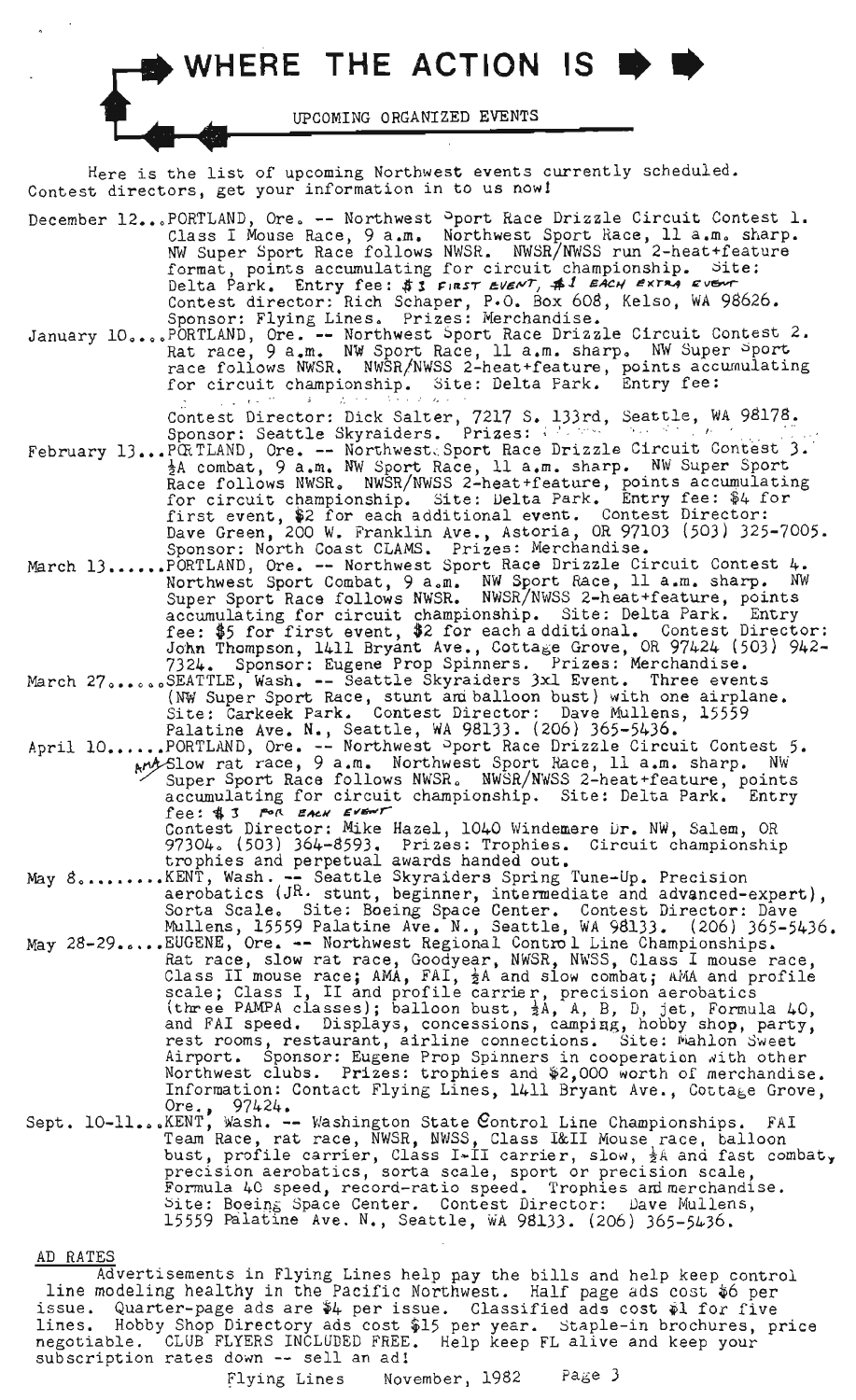FLYAWAYS

## RANDOM TIPS AND RIBS FROM THE FL WORKSHOP FLOOR

=====Club activity seems to be on a healthy upswing throughout the Northwest. The Seattle Skyraiders have added seven new members to their club roster, and had a grand total of  $41$  people, including wives and kids, at their last club meeting. The Eugene Prop Spinners have been adding a member here and there and now have a club roster of about 17 people, most of which are active. the edge and now have a club rosser of about 1, people, most of which are active. me flop opinions spons an onjoyable evening learning all their is to know as<br>full-scale flight training at McKenzie Flying Service's headquarters near the Prop Spinners' flying field, another of the fine programs set up by EPS Prexy<br>Mel Marcum. The North (Oregon) Coast Control Line Aeromodelers Society (CLAMS) are mounting a four-person assault on the Northwest Sport Race Drizzle Circuit are modhoing a roar porton assault on the Northwest Sport have Brighte official<br>this winter, including bunior Rod Watson and senior Niels Madsen along with old regulars Dave Green and Bill Varner.

 $z = z = A$  technical tip from The Skywriter, Skyraiders' newsletter edited by Dave Mullens: Did you know that alcohol is hydrophilic? I'm sure you know that the primary in§edient of your model airplane fuel is alcohol. Take care enac the primaly ingedient of your model alipiane ruel is alcohol. Take care damp drizzles. Secure the caps on partial jugs of fuel and store the fuel off damp drizzles. Secure the caps on partial jugs of fuel and store the fuel<br>cold cement floors and keep it out of a storage area where the temperature<br>fluctuates wildly. Do not store fuel in the house.

=====Open to Debate Dept.: The Eugene Prop Spinners Meeting Bulletin, edited by Tom Kopriva, reports that new Prop Spinner Gerald Schamp has the edited by fom hopitva, reports onde hew frop opinion defaitd schamp has one stunt." Boy is Gerald going to be surprized when he gets to heaven and finds the sky crowded with Peanut Scale models!

=====District XI Control Line Contest Board member John Thompson thanks all of you who have submitted suggestions and comments about current rules air of you who have submitted suggestroms and comments about current rafes change proposals. He will be sitting down over Thanksgiving weekend to try and sort out all the proposals and come to his decisions on votes. Boy, is this an educational process!

=====If you think this issue of FL looks a bit smaller than usual, you essue of FL looks a oft smaller than usual, you<br>are right. In fact, it is about half the normal size. This is a rush "economy" issue that was intended to get the word out about the final Drizzle Circuit issue that was intended to get the word out about the final Drizzie circuit<br>details, while costing as little as possible. Yes, friends, FL is broke again;<br>time for all of us to get out and start stumping the bushes for mor and advertisers! In the meantime, get ready for a big December issue with lots of our regular features.

| EUGENE'S TOY AND HOBBY                                                          |                                                                                                                                                                                                    |                                             |             |  |  |  |                      |
|---------------------------------------------------------------------------------|----------------------------------------------------------------------------------------------------------------------------------------------------------------------------------------------------|---------------------------------------------|-------------|--|--|--|----------------------|
|                                                                                 | Your Northwest Regionals contest headquarters!                                                                                                                                                     |                                             |             |  |  |  |                      |
|                                                                                 | ET&H has provided one of the Northwest's most<br>complete stocks of control-line hobby supplies<br>since the sport was invented -- the Agerter<br>family has owned ET&H for almost half a century! |                                             |             |  |  |  |                      |
|                                                                                 | * Fuel                                                                                                                                                                                             | * Props                                     | * Magazines |  |  |  |                      |
|                                                                                 | * Hardware                                                                                                                                                                                         | * Plugs                                     | $*$ Engines |  |  |  |                      |
|                                                                                 | * Tools                                                                                                                                                                                            | * Kits                                      | * Wood      |  |  |  |                      |
|                                                                                 | * Coverings                                                                                                                                                                                        | * Adhesives                                 | * Paints    |  |  |  |                      |
| If we don't have it, we'll order it!                                            |                                                                                                                                                                                                    |                                             |             |  |  |  |                      |
|                                                                                 |                                                                                                                                                                                                    | We ship daily, UPS or mail. Give us a call. |             |  |  |  |                      |
| Eugene's<br>Toy and                                                             |                                                                                                                                                                                                    |                                             |             |  |  |  |                      |
| $\widetilde{\mathcal{I}}$<br>Hobby<br>32 East llth Avenue, Eugene, Oregon 97401 |                                                                                                                                                                                                    |                                             |             |  |  |  |                      |
|                                                                                 |                                                                                                                                                                                                    |                                             |             |  |  |  | $(503)$ $344 - 2117$ |
|                                                                                 |                                                                                                                                                                                                    |                                             |             |  |  |  |                      |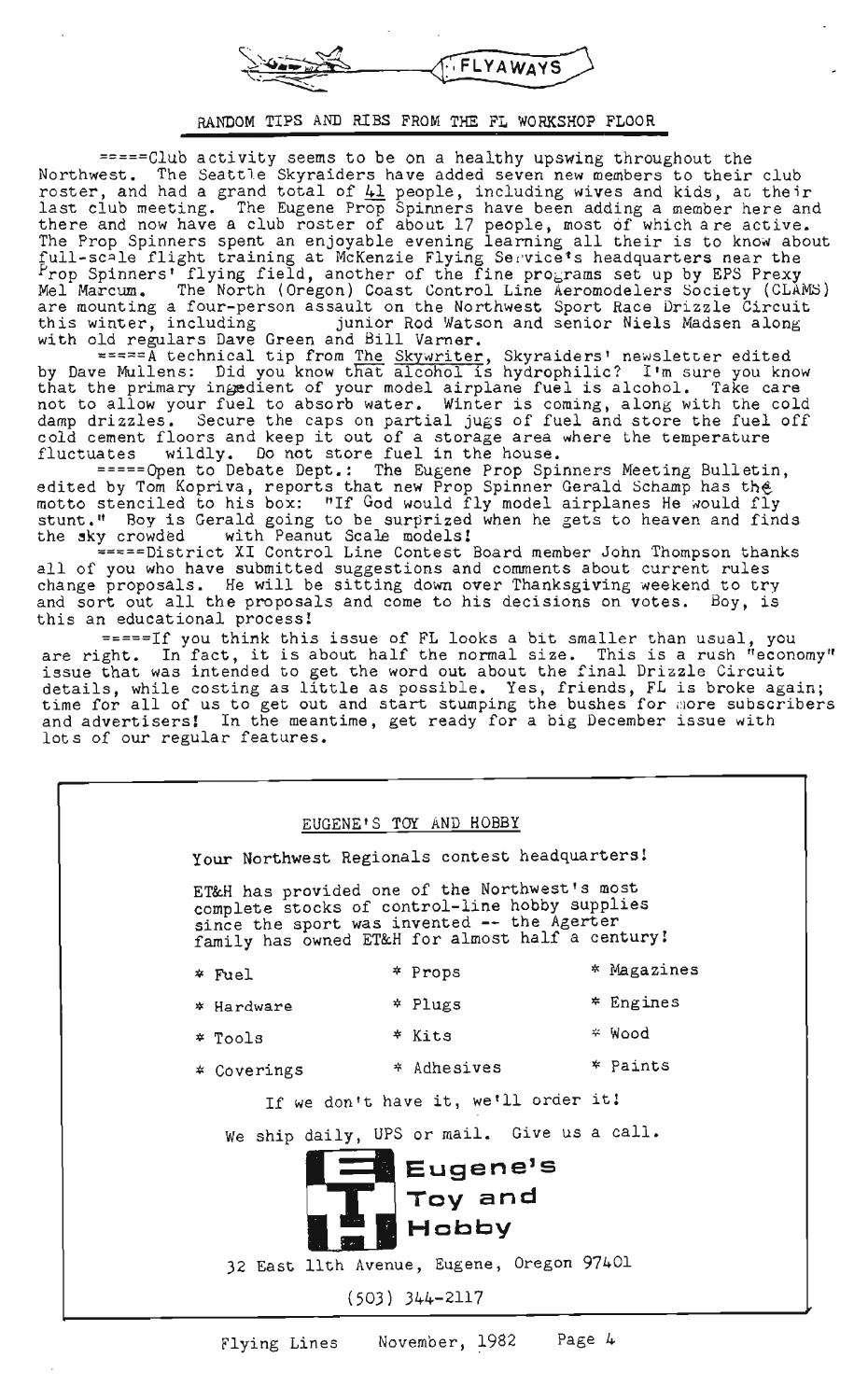## HOBBY SHOP DIRECTORY

FIRGROVE MODEL SUPPLY -- madio Control, Control-Line and Gliders. 10611 136th St. East, Puyallup, wash. 98373. (206) 845-7675. Owned by R.B. (Bob) Pfeiffer. HEEB'S SPEED AND RACING PRODUCTS -- Speed pans, epoxy slass speed tops, and other supplies. Send SASE for info. 1621 M St., Merced, CA 95340. (209) 722-7836. Owned by Frank Hunt.

## THE FLYING FLEA MARKET

FOR SALE -- Three K&B S-40 engines, excellent, \$37 each. *K&B* 5.8, new in box, \$55. Johnson .35 C.S., excellent, \$28. Johnson .35 C.S., ex. filed, good runner, \$18. Three K&B #8056 .40 RR, new in box, \$45 each. K&B .40 RR, good runner, excellent, .20. Supertigre .40 RR old model, good runner, excellent, \$20. Two S-40 K&B cases, \$8 each. Supertigre .35 plain bearing, new in box, \$50. Have old glow and Supercigre .), piain bearing, new in box, \$90. Have old glow and<br>ignition engines for sale, also parts. Send SASE for list. Gordy Teschendorf, 2213 S. 25th St., Milwaukee, Wisconsin, 53215. Home, Teschendorf, 2213 S. 25th St., Milwaukee, Wisconsin, 53215. Home,<br>(414) 672–2629. Work, (414) 463–4505 after 5:30 p.m. (40–41) SAFETYII -- Flying Lines has located a good price on lightweight plastic bicycle riying Lines has located a good price on ligntweight plastic bid<br>helmets with chin straps, if we order in bulk quantities. These helmets are excellent for racing and combat pit crews. The price neimets are externent for racing and combat pit crews. The price is not extend to provide the second or  $19$  if delivered in person at contests. We must have orders for four helmets (besides our own) before we can get this price. If interested, send your order, including head size, immediately. We would like to order in time to get them head size, immediately. We would like to order in time to get them<br>for Drizzle Circuit racing. Flying L<sup>INE</sup>>, 1411 Bryant Ave., Cottage Grove, OR 97424.

# Manufactured by Twinn-K Inc. P.O. Box 31228 Indianapolis, Indiana 46231 **THE SUPERIOR GLOW PLUG - GLOBEE**

The GloBee glow plug has a unique design. The flat coil is fully exposed to the combustion chamber at all times; Everyone knows that the fuel in the combustion chamber must reach a certain temperature in order to ignite. The conventional plug's coil has a spiral design. The ignition temperature is usually found near the center of the coil wire. In the conventional plug this point is found inside the plug where only a small amount of gas reaches before ignition takes place and starts burning the remaining gas in the combustion chamber. This process takes time and will slow down the engine's speed and power.

GloBee plugs' flat coil is fully exposed to the combustion chamber. The ignition temperature is always in the best position to get the most efficient combustion. This will give your engine faster ignition, higher RPM, more power and higher fuel efficiency.

In addition to the coil design, GloBee plugs have a patented glass to metal seal which is fused at extremely high temperatures. This glass acts as a heat sink to allow excess heat to escape.

All these quality features cost money, but hobbyists around the world demand GloBee's high quality and many say GloBee is more economical because of the long life of GloBee plugs.





GloBee glow plug (flat coil design) Conventional Plug (spiral design)

## **THE SUPERIOR GLOW PLUG WRENCH - GLOBEE**

GloBee has the finest fuel-proof glow plug wrench. A wrench designed for the serious hobbyist. Twinn-K inserted a fuel-proof gripper inside the GloBee wrench. The gripper holds the glow plug securely - no more expensive glow plugs dropped into the dirt or in the water. This fine product will pay for itself in saving lost or damaged plugs due to inferior wrenches.

The wrench is long enough for easy use. The bright distinctive red handle identifies it as your GloBee wrench. It's easy to locate in your tool box too. Order your GloBee Wrench today. Catalogue #4228

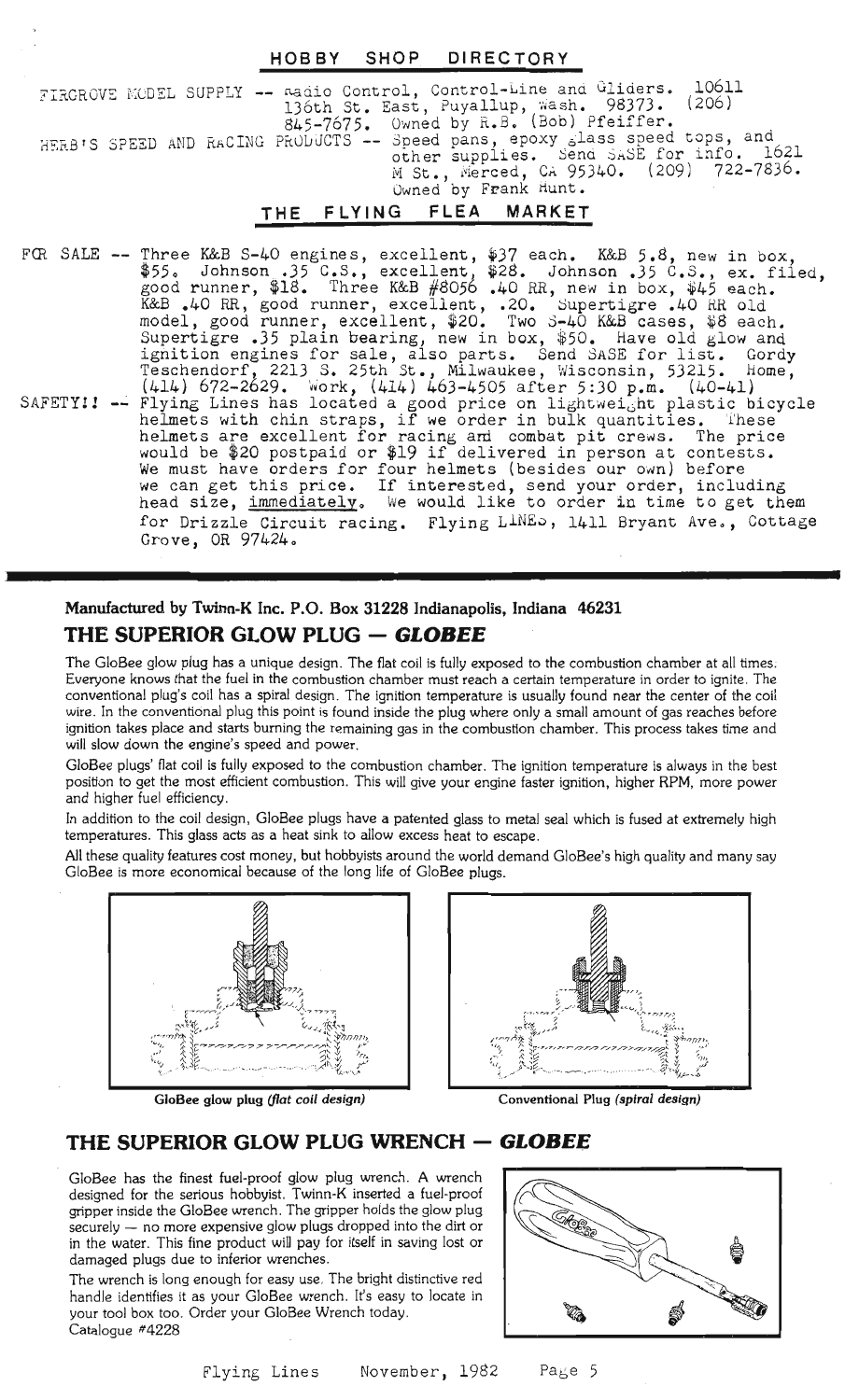

# AIR MAIL

COMMENTS.....NEWS.....VIEWS FROM THE FLYING LINES READER



DEAR FL:

....<br>Glad to hear the Drizzle Circuit lives. Depending on secondary events, Unad to hear the brizzie circuit lives. Depending on secondary every literation of the races myself. Yes, bick Salter has agreed to CD the secondary event at the January DC...

We had our club meeting last night. Would you believe we had 41 bodies present for a Seattle Skyraiders club meeting? That count includes wives, sweethearts and kids and to say we were overwhelmed is an understatement. We signed up two more juniors that are already flying and show the enthusiasm it is nice to see.

Our tentative schedule d events for next year so far is: 3xl at Carkeek Park March 27. Spring Tune-Up at Boeing Space Center May 8. May 7 we will hopefully conduct a stunt clinic for new fliers and planes by Paul walker. At least three PAMPA classes plus junior stunt and Profile Scale will be the events. Sept. 10 and 11 will be the dates for the RR-Up 83, the WSCLC. Same format as this year with the addition of  $\frac{1}{2}$ A combat, precision scale or same format as onts year with the addition of  $\frac{1}{2}$  combat, precision

scale and probably all four classes of precision aerobacics.<br>I would still like to make my case for having all four classes of precision aerobatics offered at the Regionals. If assuring every contestant of a trophy by offering more classes is the issue, only award two trophies of a crophy by criting more classes is the issue, only award the original per class. This is what havened the ac the boeing All rail this year. It the recent past I haven't seen any precision aerobatics trophies left on the table at the awards presentation, which can't be said for some of the events which could be run as a class and figured as record ratio. One of the ideas the Canadians have used also makes sense, for carrier. They have been using record ratio when Class <sup>I</sup> and II are combined. It would sure seem to give the guy with a Class I more incentive to get out and do it. We're soing to give it a go at next year's Roundup.

Lots of luck on the Drizzle Circuit. Hope to see you down there a couple of times. New Skyraiders are: Pete Bergstrom, Kent Davis Jr., Ray Davis, Jave Gardner, Kristopher Bondeson Jr., Ken Jensen am Paul Walker (he who does<br>not like model airplane clubs).

--Dave Mullens, 15559 Palatine Ave., N., Seattle, WA 98133. DEAR FL:

 $\overline{1\cdot m}$  looking for the address of Terry Miller and my flying friend here in Spokane (Orin Humphries) told me you might fix me up.

I've got an old owner's manual for an old plastic Cox P-40, which I'd like to give to Terry so he can add it to his collection of plastic airplanes. If I've got the wrong name of the fellow who displays his plastic planes at the contest at Eugene please set me straight.

--Stanley Johnson, E. 527 Courtland, Spokane, WA 99207

(Editor's note: It is indeed Terry Miller who displays the extensive plastic RTF collection. We're sure he'd appreciate correspondence from anyone with similar interests. Terry Miller, 2823 W. Sherwood, noseburg, OR 97470.



~lying Lines November, 1982 Page 6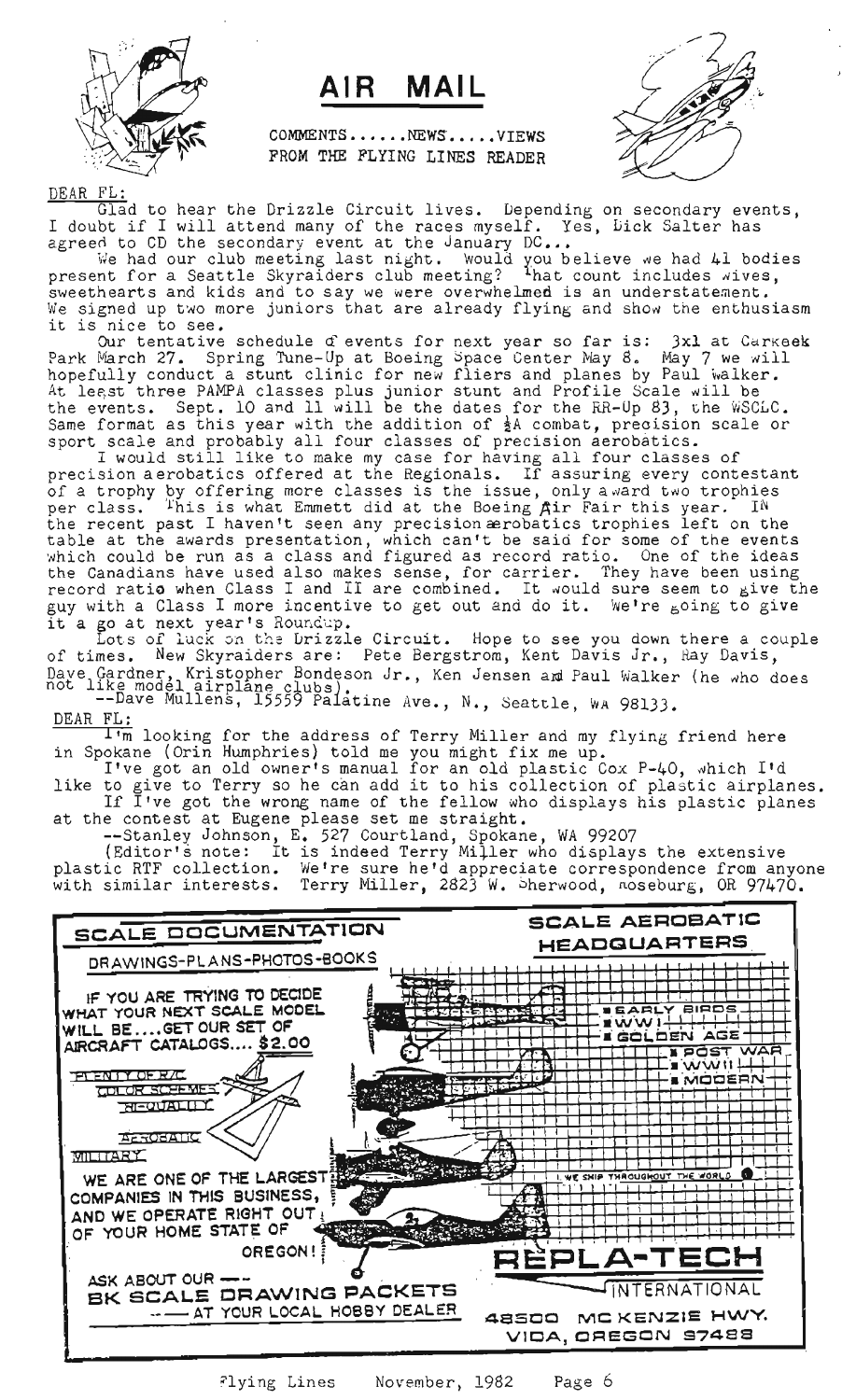

## STUNTATHON '82 ACTION AND NOSTALGIA

The annual celebration of stunt and control line flying's origins in Portland last September was caught in these pictures by John Thompson ana Frank Macy. Clockwise from top: Four perspectives of NW stunt "master" Paul Walker on his way to winning expert stunt. Stunt judges Jim Parsons (1) and Bob Emmett. Terry Miller receiving congratulations from Dora walker, widow of Jim walker, for best craftsmanship in display event. "Mr. Fireball" CL historian Frank wacy. Don Schultz, with Chip, 2nd expert. Fireball show moderator Pat Webb. Display planes. Lineup of stunters.